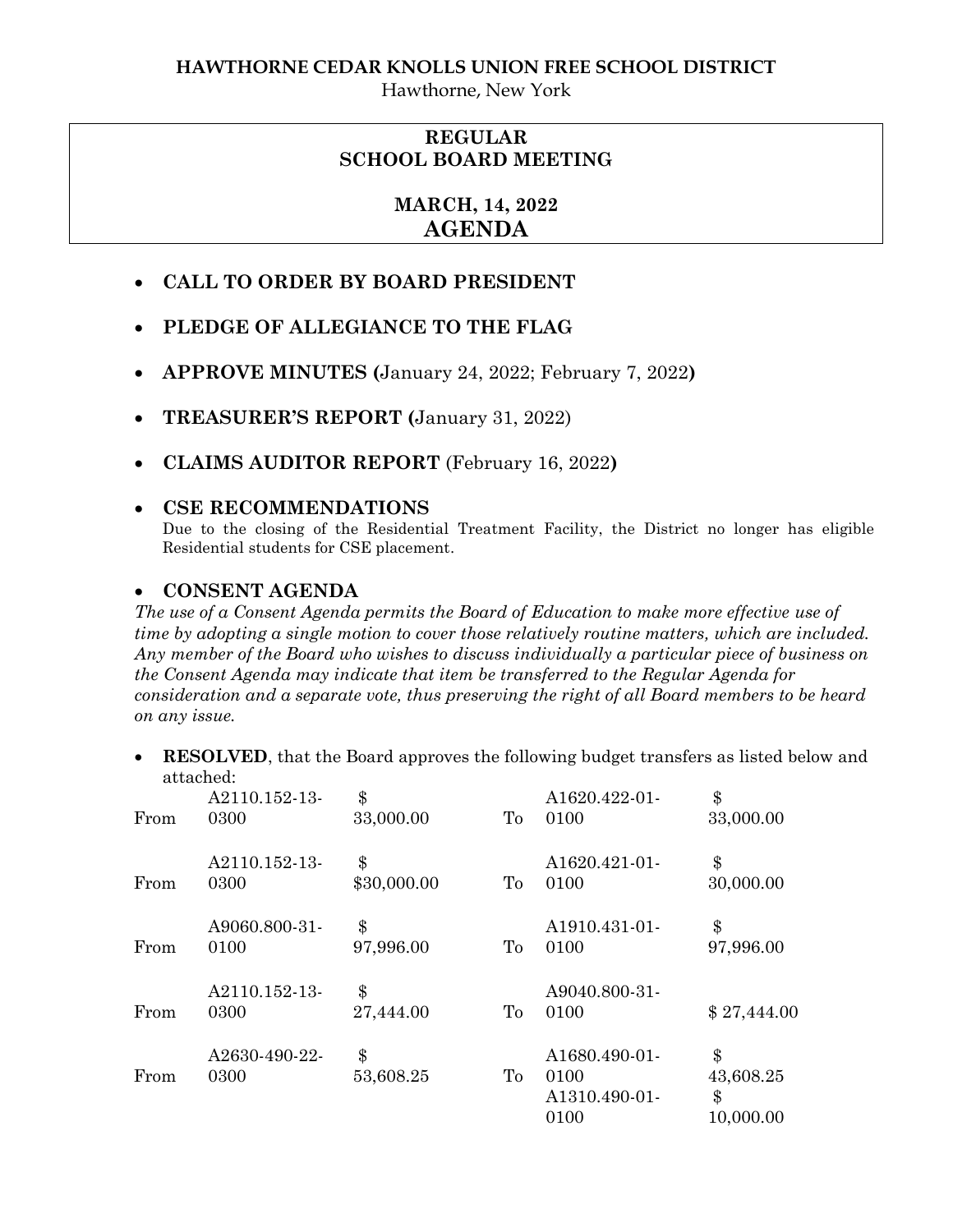### **HAWTHORNE CEDAR KNOLLS UNION FREE SCHOOL DISTRICT** Hawthorne, New York

#### *Consent agenda – continued*

- **RESOLVED**, that the Board approves the budget transfers, as attached, in the total amount of \$402,688.00 to offset negative salary lines due to insufficient budgeting in the respective codes
- **RESOLVED**, that the Hawthorne Cedar Knolls Union Free School District hereby established the following standard work days for these titles and will report the officials to the New York State and Local Retirement based on their record of activities, as in the report attached.

#### **REGULAR AGENDA**

- **BE IT RESOLVED**, that the Hawthorne Cedar Knolls U.F.S.D. agrees to participate with other school districts of the Southern Westchester Board of Educational Services, Westchester County, New York adopting this in the joint bidding of supplies, commodities, materials, and equipment as set forth in the attached.
- **BE IT RESOLVED** that the Board approves the 2022-2023 Budget Development Calendar as presented and attached.

 $\mathcal{L}_\mathcal{L} = \mathcal{L}_\mathcal{L} = \mathcal{L}_\mathcal{L} = \mathcal{L}_\mathcal{L} = \mathcal{L}_\mathcal{L} = \mathcal{L}_\mathcal{L} = \mathcal{L}_\mathcal{L} = \mathcal{L}_\mathcal{L} = \mathcal{L}_\mathcal{L} = \mathcal{L}_\mathcal{L} = \mathcal{L}_\mathcal{L} = \mathcal{L}_\mathcal{L} = \mathcal{L}_\mathcal{L} = \mathcal{L}_\mathcal{L} = \mathcal{L}_\mathcal{L} = \mathcal{L}_\mathcal{L} = \mathcal{L}_\mathcal{L}$ 

### **PERSONNEL ACTIONS**

Personnel Actions Attached

### **POLICIES:**

- **1st READING:**
	- Update Policy# 1510: Regular Board Meetings and Rules (Quorum and Parliamentary Procedure)
	- Update Policy# 3270: Use of Assistance Animals
	- Update Policy# 5230: Acceptance of Gifts, Grants, and Bequests to the District
	- Update Policy# 5530: Financial Accountability
	- Update Policy# 5673: Fire and Emergency Drills, Bomb Threats, and Bus Emergency Drills
	- Update Policy# 5711: Idling School Buses on School Grounds
	- Update Policy# 5720: Qualifications of Bus Drivers
	- Update Policy# 5730: School Bus Safety
	- Update Policy# 6140: Employee Medical Examinations
	- Update Policy# 6160: Professional Growth/Staff Development
	- Update Policy# 7555: Student Gender Identity